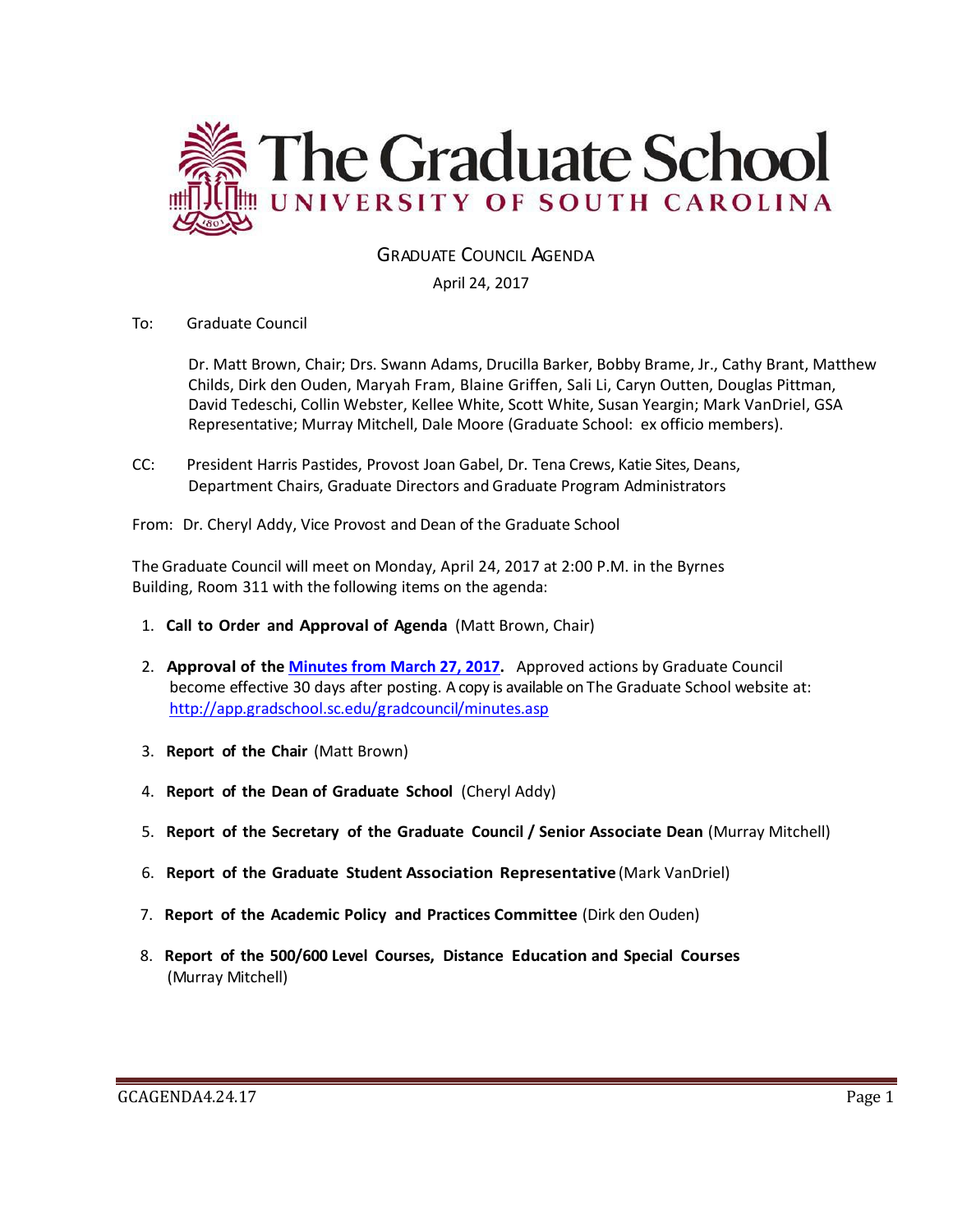A listing of 500/600 Level Courses is presented to Council for informational purposes only.

None at this time

### **Distance Education Delivery Courses**

None at this time

#### **Special Topics Course Proposals**

**BADM 790** (3) Capstone HR Consulting Project (Fall 2017) **CRJU 591** (3) Violence and Crime in the Lives of Girls and Women (Summer 2017) **EDRM 878** (3) Principles and Applications of Educational Research (Summer 2017) **EDUC 635** (3) Effectively Integrating Culturally Relevant Practice Early Childhood Math (Summer 2017) **EMCH** 561 (3) Introduction to Nuclear Safeguards (Summer 2017) **ENHS 793** (3) Molecular Techniques in Toxicology (Fall 2017) **ENHS 793** (3) Societal and Cultural Issues in Science and Technology (Summer 2017) **EPID 794** (3) Epidemiology and Public Health Policy and Practice (Fall 2017) **FAMS 710** (3) Research Methods for Applied Media Studies (Fall 2017) **PEDU 555** (3) Beginning Ice Skating (Fall 2017) **THEA 599** (3) Voice & Movement: Practice in Performance (Fall 2017)

#### 9. **Associate Graduate Faculty Nominations** (Murray Mitchell)

None at this time

#### 10. **Fellowships and Scholarships Committee** (Scott White)

#### 11. **Report of Science, Math, and Related Professional Programs Committee** (David Tedeschi)

Below is a list of proposals reviewed by the Committee. Each curricular action can be viewed at this Public Agenda review site:<https://www.sc.edu/programproposal/gradagenda/?id=22>

At this Public Agenda link, the individual proposals are not live-linked, but agenda items are listed in alphabetical order. To view the full proposals, GC members and Committee Chairs still need to go to the Committee Review site, and filter for "Committees", then for the "Committee" called "Added to Grad Council agenda."

- **HPEB 798B** (1 3) Public Health Practicum Fieldwork, Public Health, CCP: Fall 2018
- **ITEC Major / Degree Program,** Engineering and Computing, Change to Existing Program: Fall 2018